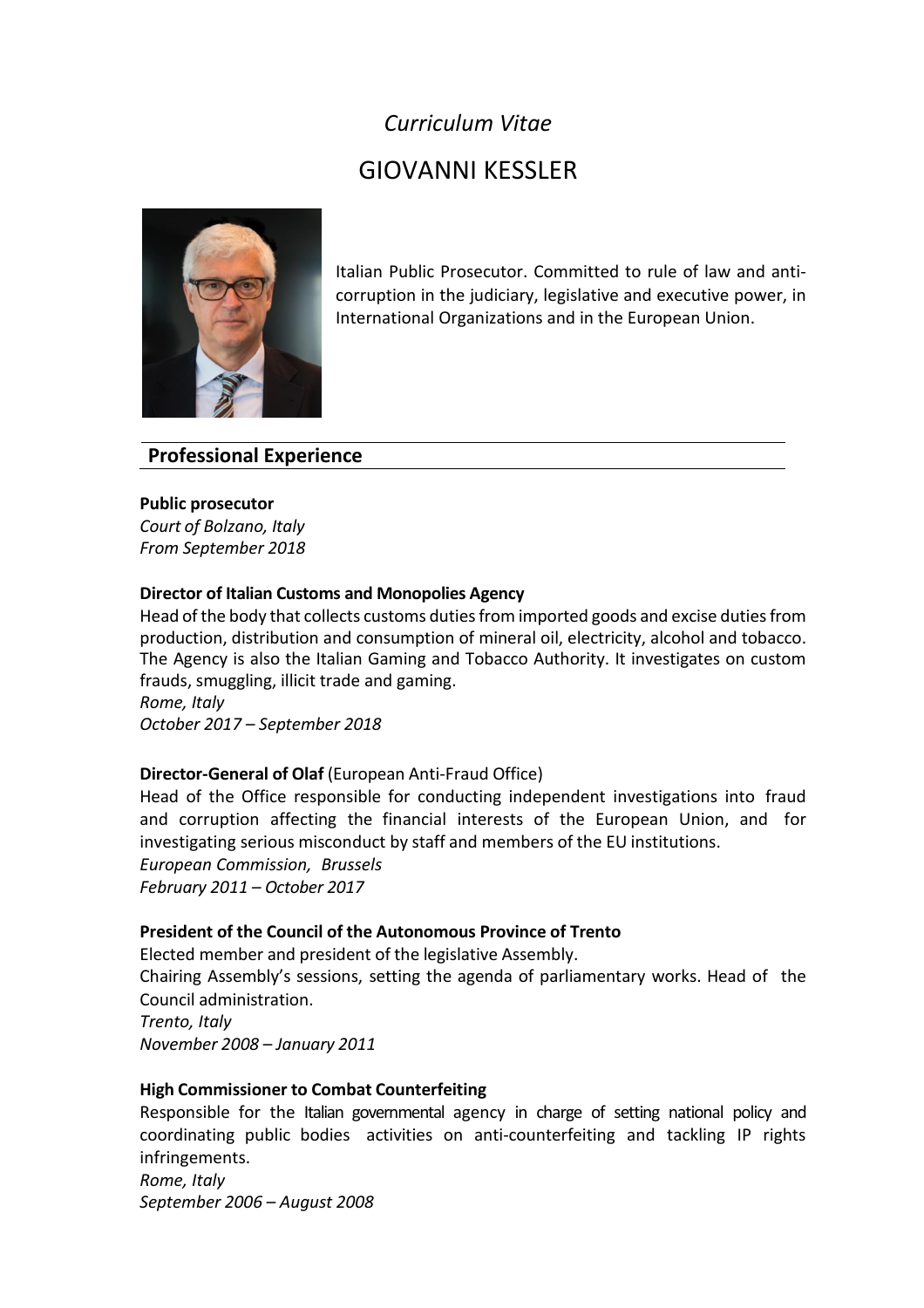#### **Member of the Italian Parliament**

Member of the Chamber of Deputies elected in the Trento constituency. Vice-President of the Parliamentary jurisdictional committee and member of Justice Committee. Author of bills on Council of Europe Convention against corruption, EU Judiciary Cooperation, and International Criminal Court. *Rome, Italy*

*April 2001 – April 2006*

#### **Deputy Head of OSCE Kosovo Verification Mission**

Head of Police and Justice Department.

Monitoring and reporting on judicial and police activities in Serbia's Kosovo. Negotiations with the local authorities. Setting up of a plan for an emergency judiciary system for after war Kosovo.

From August 1999, Italian Government's representative at the Security Table of the Stability Pact of South Eastern Europe.

*Pristina, Kosovo – Vienna - Rome December 1998 – December 2000*

#### **Public Prosecutor**

Leading crime investigations and representing prosecution in trials, mainly in fraud, corruption and transnational crimes.

*Court of Bolzano, Italy December 2000 – April 2001 January 1997 – December 1998 Court of Trento, Italy June 1985 – February 1995*

Leading investigations and representing prosecution in trials on mafia-related crimes *Anti-Mafia Prosecution Office, Caltanissetta, Sicily March 1995 – December 1996*

#### **Auditor**

Legality control of expenditures of local and national public bodies in Trento province. *Court of Auditor, Trento, Italy June 1984 – June 1985*

#### **Junior Barrister**

*Trento April 1982 – April 1984*